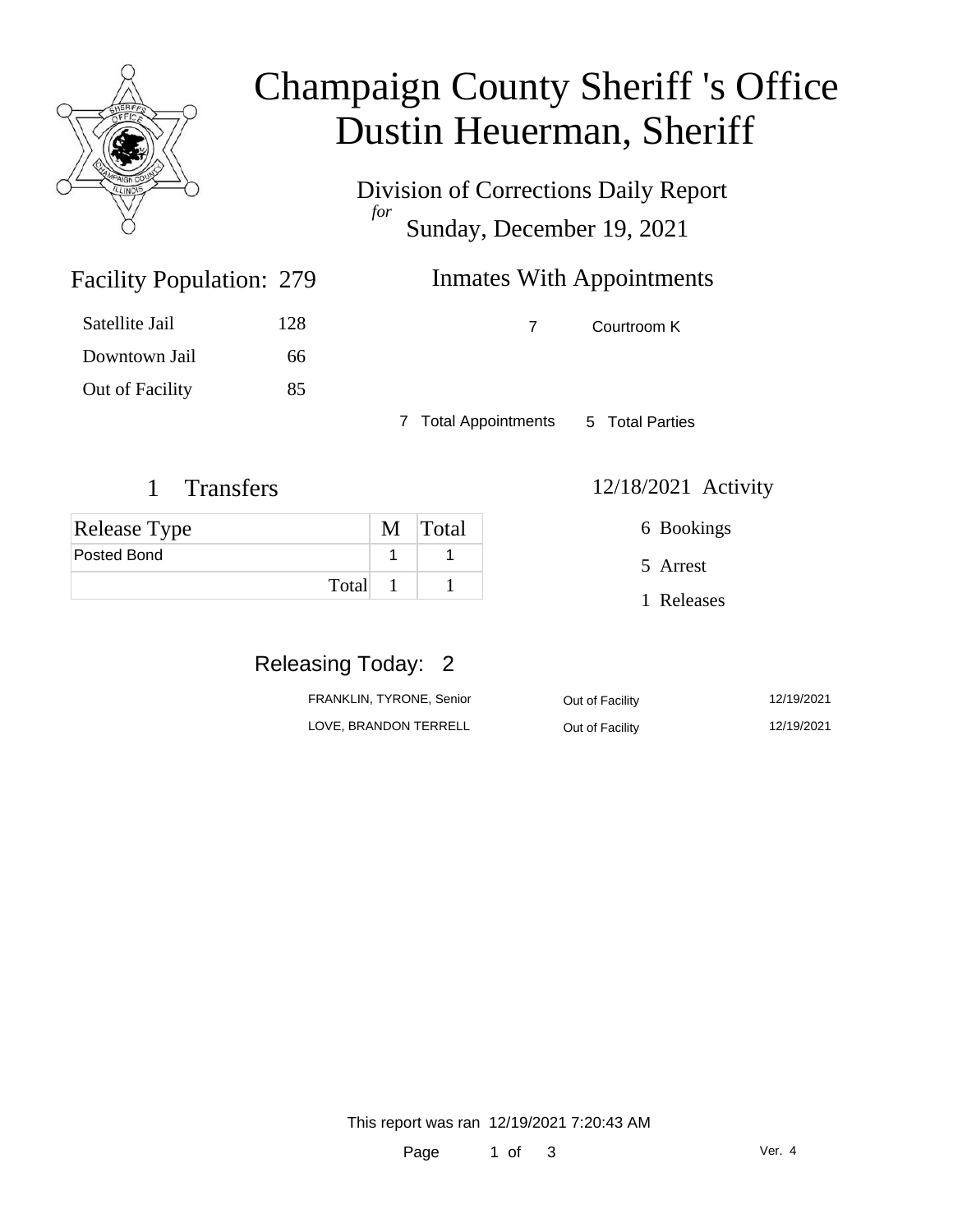

# Champaign County Sheriff 's Office Dustin Heuerman, Sheriff

Division of Corrections Daily Report *for* Sunday, December 19, 2021

#### Custody Status Count

- Electronic Home Dentention 20
	- Felony Arraignment 8
		- Felony Other 1
	- Felony Pre-Sentence 7
		- Felony Pre-Trial 196
	- Felony Pre-Trial DUI 3
	- Felony Sentenced CCSO 5
	- Felony Sentenced IDOC 27
		- Hold Other 3
	- Misdemeanor Arraignment 1
		- Misdemeanor Other 1
		- Misdemeanor Pre-Trial 1
- Misdemeanor Sentenced CCSO 1
	- Petition to Revoke 1
	- Remanded to DHS 3
	- Traffic Sentenced CCSO 1
		- Total 279

This report was ran 12/19/2021 7:20:43 AM